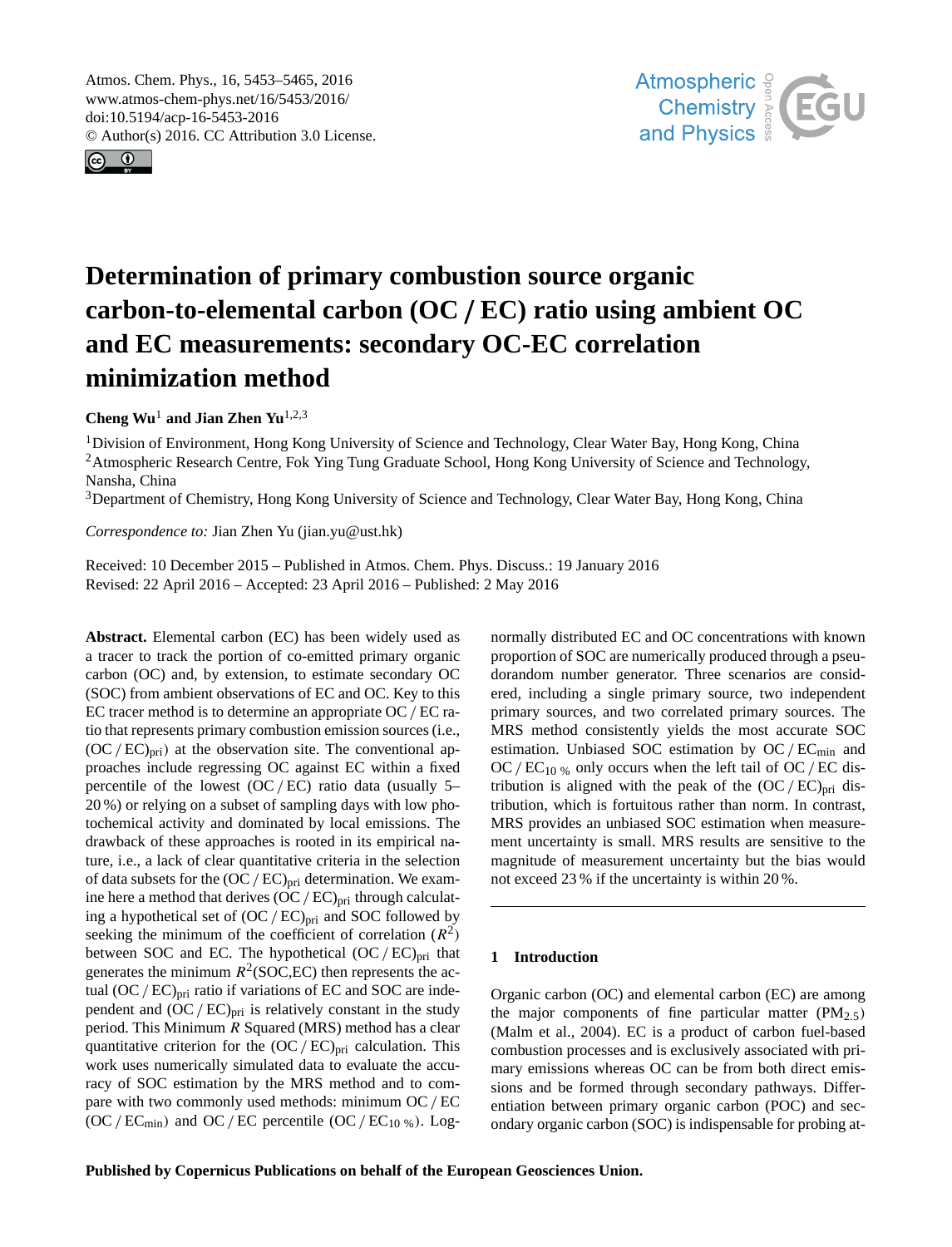mospheric aging processes of organic aerosols and formulating effective emission control policies. However, direct SOC measurement is not yet feasible, as there lacks knowledge of its chemical composition at the molecular level. Due to its exclusive origin in primary combustion sources, EC was first proposed by Turpin and Huntzicker (1991) to serve as the tracer to track POC from primary combustion sources and, by extension, to estimate SOC as SOC is simply the difference between OC and POC. This EC tracer method only requires measurements of OC and EC. Due to its simplicity, the EC tracer method has been widely adopted in studies reporting ambient OC and EC measurements (e.g., Castro et al., 1999; Cao et al., 2004; Yu et al., 2004). If OC and EC concentrations are available and primary OC from non-combustion sources (OC<sub>non-comb</sub>) is negligible, SOC can be estimated using EC as the tracer for combustion source POC (Turpin and Huntzicker, 1995):

$$
POC = (OC/EC)_{\text{pri}} \times EC
$$
 (1)

$$
SOC = OC_{\text{total}} - (OC/EC)_{\text{pri}} \times EC
$$
 (2)

where  $(OC/EC)_{pri}$  is the OC/EC ratio in freshly emitted combustion aerosols, and  $OC<sub>total</sub>$  and  $EC$  are available from ambient measurements. Abbreviations used in this study are summarized in Table 1.

The key step in the EC tracer method is to determine an appropriate OC / EC ratio that represents primary combustion emission sources (i.e.,  $(OC/EC)_{pri}$ ) at the observation site. Various approaches in deriving  $(OC/EC)_{pri}$  reported in the literature are either based on emission inventory (Gray et al., 1986) or ambient observation data. Using ambient observation data, three approaches are the most common: (1) regressing measured OC vs. EC data from times of low photochemical activity and dominated by local emissions; (2) regressing measured OC vs. EC data on a fixed percentile of the lowest OC/ EC ratio (usually 5–20 %) data to represent samples dominated by primary emissions (Lim and Turpin, 2002; Lin et al., 2009); and (3) simply taking the minimum  $OC/EC$ ratio during the study period to approximate  $(OC/EC)_{pri}$ (Castro et al., 1999). Combinations of the fixed percentile and the minimum  $(OC/EC)_{pri}$  approaches were also used in order to accommodate different sample sizes available. For example, Pio et al. (2011) suggested using the lowest 5 % subset to obtain the  $(OC/EC)_{pri}$ , and if the sample size of 5 % subset is less than three, the lowest three data points are used to determine  $(OC/EC)_{pri}$ . These approaches have the drawback in that there is not a clear quantitative criterion in the data selection for the  $(OC/EC)_{pri}$  determination. Millet et al. (2005) was the first to propose an algorithm that explores the inherent independency between pollutants from primary emissions (e.g., EC) and products of secondary formation processes (e.g., SOC) to derive the primary ratios (e.g.,  $(OC/EC)_{pri}$ ) for species with multiple source types. More specifically, for the determination of  $(OC/EC)_{pri}$ , the assumed  $(OC/EC)_{pri}$  value is varied continuously. At each

hypothetical  $(OC/EC)_{pri}$ , SOC is calculated for the data set and a correlation coefficient value  $(R^2)$  of EC vs. SOC (i.e.,  $R^2$ (EC,SOC)) is generated. The series of  $R^2$ (EC,SOC) values are then plotted against the assumed  $(OC/EC)_{pri}$  values. If variations of EC and SOC are independent, the assumed  $(OC / EC)_{\text{pri}}$  corresponding to the minimum  $R^2$ (EC,SOC) would then represent the actual  $(OC/EC)_{pri}$  ratio. Such an approach obviates the need for an arbitrary selection criterion, as the algorithm seeks the minimum point, which is unique to the data set. However, this method has largely been overlooked, with only one study reporting its use (Hu et al., 2012) since its debut, which may be a result of a lack of evaluation of its method performance. Hereafter for the convenience of discussion, we call this method the minimum  $$ squared (MRS) method. An example illustration of the MRS method is shown in Fig. 1. We have developed a computer program in Igor Pro (WaveMetrics, Inc. Lake Oswego, OR, USA) to facilitate MRS calculation and it is available from [https://sites.google.com/site/wuchengust.](https://sites.google.com/site/wuchengust)

With ambient OC and EC samples, the accuracy of estimated SOC by different  $(OC/EC)_{pri}$  methods is difficult to evaluate due to the lack of a direct SOC measurement. The objective of this study is to investigate, through numerical simulations, the bias of SOC estimates by three different implementations of the EC tracer method. Hypothetic EC, OC, and  $(OC/EC)_{pri}$  data sets with known break-down of POC and SOC values are numerically synthesized, then SOC is estimated and compared with the "true" SOC as defined by the synthetic data sets. As such, bias of SOC estimates using the various implementations of the EC tracer method can be quantified.

## **2 Evaluation of the minimum** R **squared method**

#### **2.1 Data generation**

We first examine ambient OC and EC for the purpose of identifying distribution features that can serve as the reference basis for parameterizing the numerical experiments. The 1 year hourly EC and OC measurement data from three sites in the PRD (one suburban site in Guangzhou, a general urban site and a roadside site in Hong Kong, with more than 7000 data at each site), are plotted in Fig. S1 in the Supplement document for the whole year data sets and Figs. S2–S4 for the seasonal subsets using the Nancun site as the example. A brief account of the field ECOC analyzers and their field operation is provided in the Supplement. A detailed description of the measurement results and data interpretation for the sites will be given in a separate paper. The distributions of measured OC, EC and OC / EC are fitted by both normal and log-normal distribution curves and then examined by the Kolmogorov–Smirnov (K–S) test. The K–S statistic, D, indicates that log-normal fits all three distributions better than the normal distribution ( $D$  values are shown in Figs. S1–S4).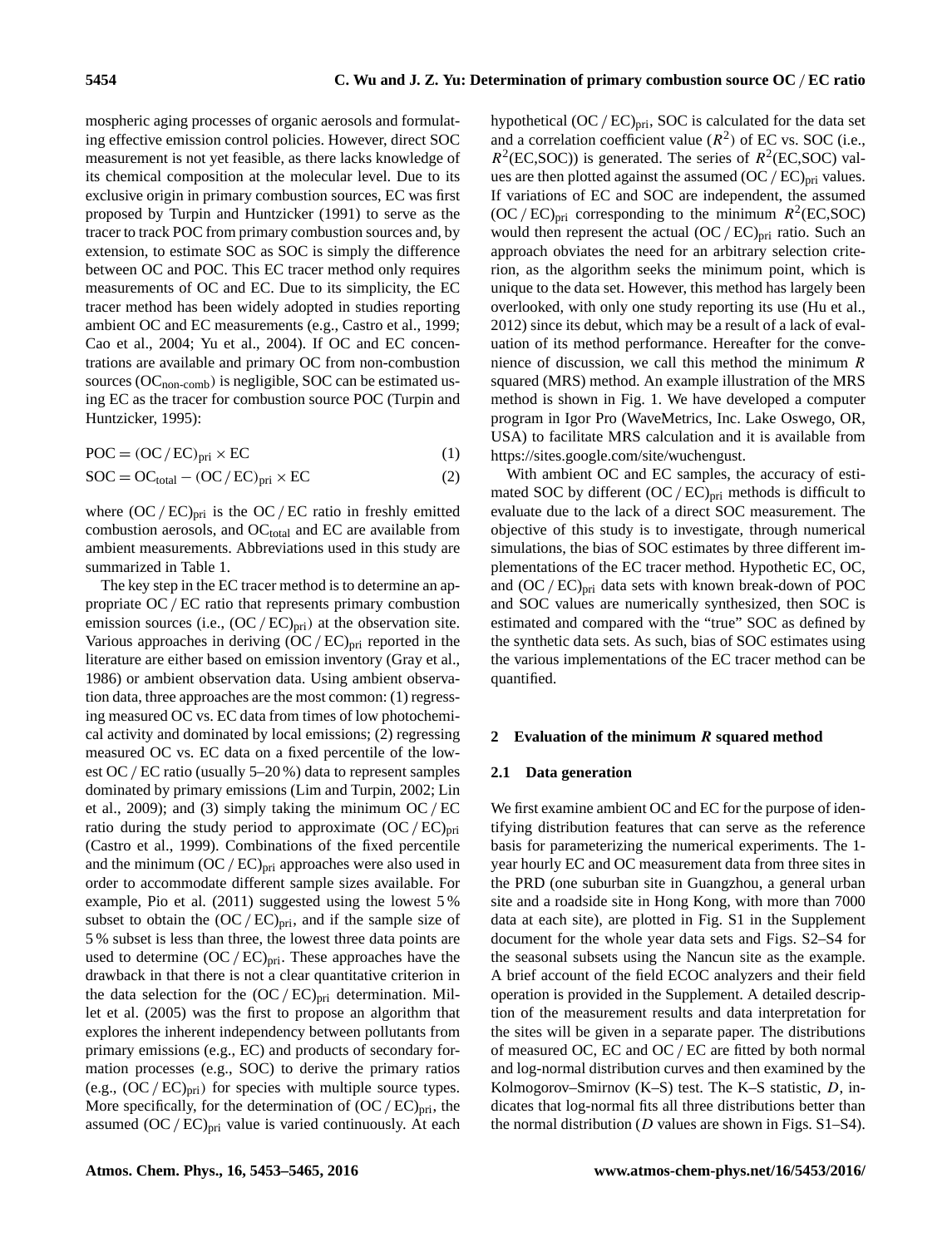**Table 1.** Abbreviations.

| Abbreviation                                          | Definition                                                    |  |  |  |  |
|-------------------------------------------------------|---------------------------------------------------------------|--|--|--|--|
| EC                                                    | elemental carbon                                              |  |  |  |  |
| $EC_1, EC_2$                                          | EC from source 1 and source 2 in the two sources scenario     |  |  |  |  |
| $f_{\text{EC1}}$                                      | fraction of EC from source 1 to the total EC                  |  |  |  |  |
| f <sub>SOC</sub>                                      | ratio of SOC to OC                                            |  |  |  |  |
| <b>MRS</b>                                            | minimum $R$ squared method                                    |  |  |  |  |
| MRS'                                                  | a variant of MRS that use EC from individual sources as input |  |  |  |  |
| MT                                                    | Mersenne twister pseudorandom number generator                |  |  |  |  |
| n                                                     | sample size in MT data generation                             |  |  |  |  |
| <b>OC</b>                                             | organic carbon                                                |  |  |  |  |
| OC/EC                                                 | OC to EC ratio                                                |  |  |  |  |
| $(OC/EC)_{pri}$                                       | primary OC / EC                                               |  |  |  |  |
| OC / $EC_{10\%}$                                      | $OC / EC$ at 10% percentile                                   |  |  |  |  |
| $OC/EC_{min}$                                         | minimum $OC/EC$                                               |  |  |  |  |
| $OC_{non-comb}$                                       | OC from non-combustion sources                                |  |  |  |  |
| <b>PDF</b>                                            | probability density function of a distribution                |  |  |  |  |
| <b>POC</b>                                            | primary organic carbon                                        |  |  |  |  |
| <b>ROA</b>                                            | ratio of averages                                             |  |  |  |  |
| <b>RSD</b>                                            | relative standard deviation                                   |  |  |  |  |
| $RSD_{EC}$                                            | RSD of EC                                                     |  |  |  |  |
| <b>RSD<sub>POC</sub></b>                              | RSD of POC                                                    |  |  |  |  |
| RSD <sub>SOC</sub>                                    | RSD of SOC                                                    |  |  |  |  |
| <b>SOC</b>                                            | secondary organic carbon                                      |  |  |  |  |
| SOC <sub>svP</sub>                                    | SOC formed from semi-volatile POC                             |  |  |  |  |
| $\gamma$ _pri                                         | ratio of the $(OC / EC)_{pri}$ of source 2 to source 1        |  |  |  |  |
| $\varepsilon_{\text{EC}}$ , $\varepsilon_{\text{OC}}$ | measurement uncertainty of EC and OC                          |  |  |  |  |
| $\gamma$ unc                                          | relative measurement uncertainty                              |  |  |  |  |
| $\nu$ RSD                                             | the ratio between the RSD values of $(OC/EC)_{pri}$ and EC    |  |  |  |  |

Therefore, log-normal distributions are adopted to define the OC, EC and OC / EC distributions during data generation in our numerical experiments. Statistics of these ambient OC and EC, along with a few other measurements reported in the literature, are summarized in Table 2 and are considered as the reference for data generation to better represent the real situation.

The probability density function (PDF) for the log-normal distribution of variable  $x$  is

$$
f(x; \mu, \sigma) = \frac{1}{x\sigma\sqrt{2\pi}} \times e^{-\frac{(\ln(x) - \mu)^2}{2\sigma^2}}.
$$
 (3)

The two parameters,  $\mu$  and  $\sigma$ , of the log-normal PDF are related to the average and standard deviation of  $x$  through the following equations:

$$
\mu = \ln(\text{avg}) - 0.5 \times \ln\left(1 + \frac{\text{SD}^2}{\text{avg}^2}\right)
$$
 (4)

$$
\sigma = \sqrt{\ln\left(1 + \frac{\text{SD}^2}{\text{avg}^2}\right)}.
$$
\n(5)

First, realistic average and standard deviation values of EC,  $(OC/EC)_{pri}$ , and OC (e.g. Figs. S1–S5) are adopted to calculate  $\mu$  and  $\sigma$ . Then the pseudorandom number generator uses  $\mu$  and  $\sigma$  to synthesize EC and OC data sets.

The Mersenne twister (MT) (Matsumoto and Nishimura, 1998), a pseudorandom number generator, is used in data generation. MT is provided as a function in Igor Pro. The system clock is utilized as the initial condition for generation of pseudorandom numbers. The data generated by MT have a very long period of  $2^{19}$   $9^{37}-1$ , permitting large data size and ensuring that pseudorandom numbers are statistically independent between each data generation. The latter feature ensures the independent relationship between EC and noncombustion related SOC data. The case with combustionrelated SOC is briefly discussed in Sect. 3. MT also allows assigning a log-normal distribution during pseudorandom number generation to constrain the data. For the verification of the log-normality of MT generated data, a series of K–S tests on the generated data for 5000 runs are conducted. As shown in Fig. S6, 94.4 % of runs pass the K– S test. Hence the performance of MT can satisfy the lognormal distributed data generation requirement in this study. In a previous study, Chu (2005) used a variant of sine functions to simulate POC and EC, which limited the data size to 120, and the frequency distributions of POC and EC exhibited multiple peaks, a characteristic that is not realistic for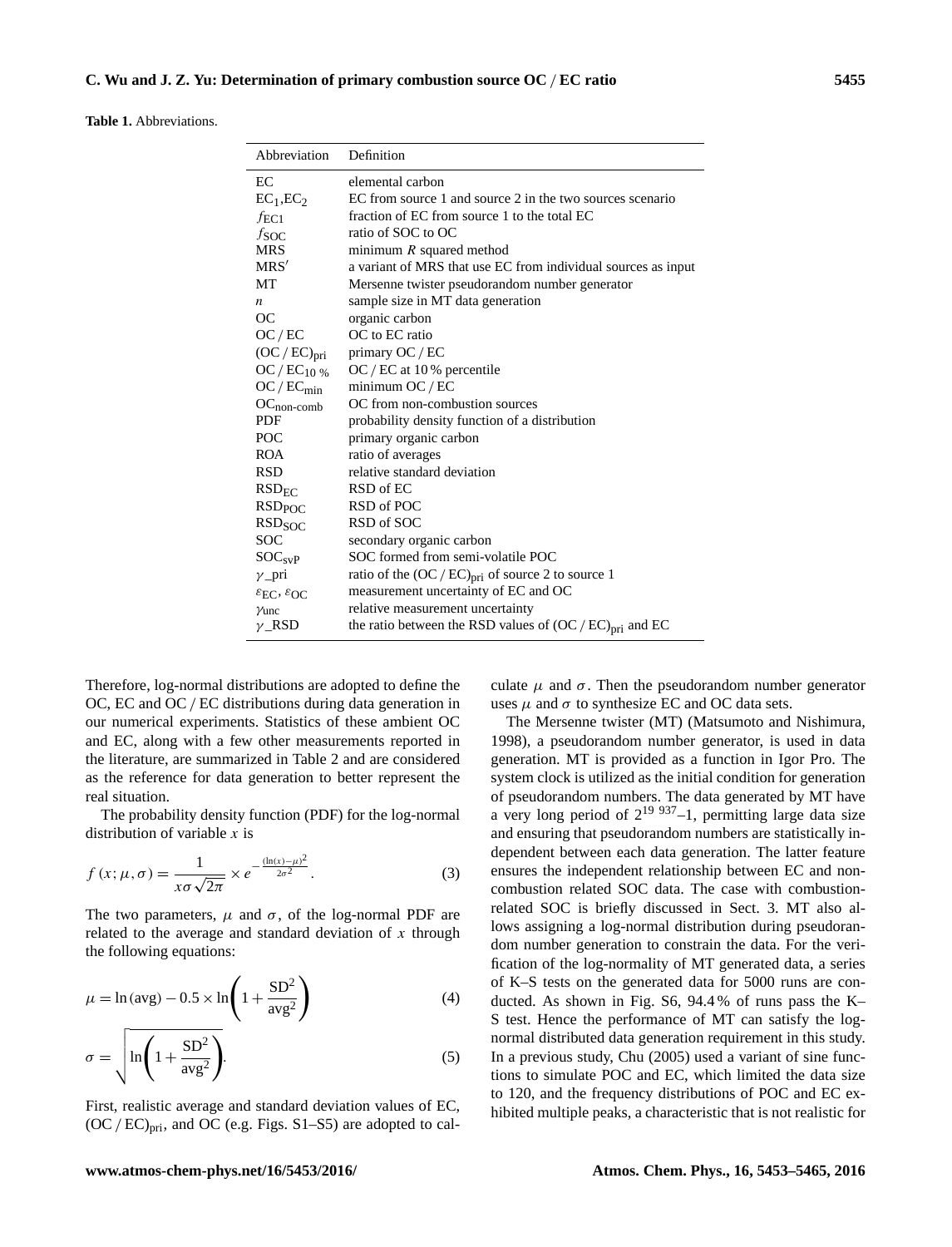|                          |              | <b>Table 2.</b> Summary of statistics of OC and EC in ambient samples. |                           |                   |                                  |                             |                               |                                      |     |                        |
|--------------------------|--------------|------------------------------------------------------------------------|---------------------------|-------------------|----------------------------------|-----------------------------|-------------------------------|--------------------------------------|-----|------------------------|
| Location                 | Type<br>Site | Period<br>Sampling                                                     | resolution<br>Time        | $RSD_{EC}$<br>(%) | <b>RSD<sub>SOC</sub></b><br>(96) | estimation<br>SOC<br>method |                               | <i>fsoc</i><br>mass fraction<br>(96) |     | Ref                    |
|                          |              |                                                                        |                           |                   |                                  |                             | $\Delta \mathrm{Vg}$          | Min                                  | Max |                        |
| Hong Kong,               | Suburban     | Jul 2006,                                                              | 24h                       |                   |                                  | PMF                         | 25%                           | 6%                                   | 79% | Hu et al. (2010)       |
| <b>PRD</b>               |              | regional days<br>Jul 2006,<br>local days                               |                           |                   |                                  |                             | 65%                           | 46%                                  | 89% |                        |
| Hong Kong.<br><b>PRD</b> | Urban        | May 2011-Apr 2012                                                      | $\overline{\mathsf{I}}$   | % IS              |                                  | EC tracer PMF               |                               |                                      |     | Huang et al. (2014)    |
| <b>PRD</b><br>Guangzhou, | Rural        | Jul 2006                                                               | Ξ                         | 154%              | 115%                             | EC tracer                   | 47%                           |                                      | 80% | Hu et al. (2012)       |
| <b>PRD</b><br>Guangzhou, | Suburban     | Feb 2012-Jan 2013                                                      | $\overline{\mathfrak{u}}$ | 86%               | 84%                              | EC tracer                   | $41%$                         | % 0                                  | 86% | This study             |
| Beijing                  | Urban        | Spring 2006<br>Summer 2006<br>Fall 2006<br>Winter 2005                 | $\overline{11}$           |                   |                                  | EC tracer                   | $23\,\%$<br>27%<br>45%<br>19% |                                      |     | Lin et al. (2009)      |
| Pittsburgh               | Suburban     | Jul 2001-Aug 2002                                                      | $2-4h$                    |                   |                                  | EC tracer                   | 38%                           |                                      |     | Polidori et al. (2006) |
| Mt. Tai,<br>China        | Rural        | Jun-Jul 2007<br>Mar-Apr 2007                                           | ΙÌ                        | %68<br>%69        |                                  | EC tracer                   | 60%<br>73%                    |                                      |     | Wang et al. (2012)     |
| Jeju Island,<br>Korea    | Rural        | May-Jun 2009<br>Aug-Sep 2009                                           | ųī                        | 57%<br>53%        | 102%<br>117%                     | EC tracer                   | 31%<br>18%                    |                                      |     | Batmunkh et al. (2011) |

**Atmos. Chem. Phys., 16, 5453[–5465,](#page-0-1) 2016 www.atmos-chem-phys.net/16/5453/2016/**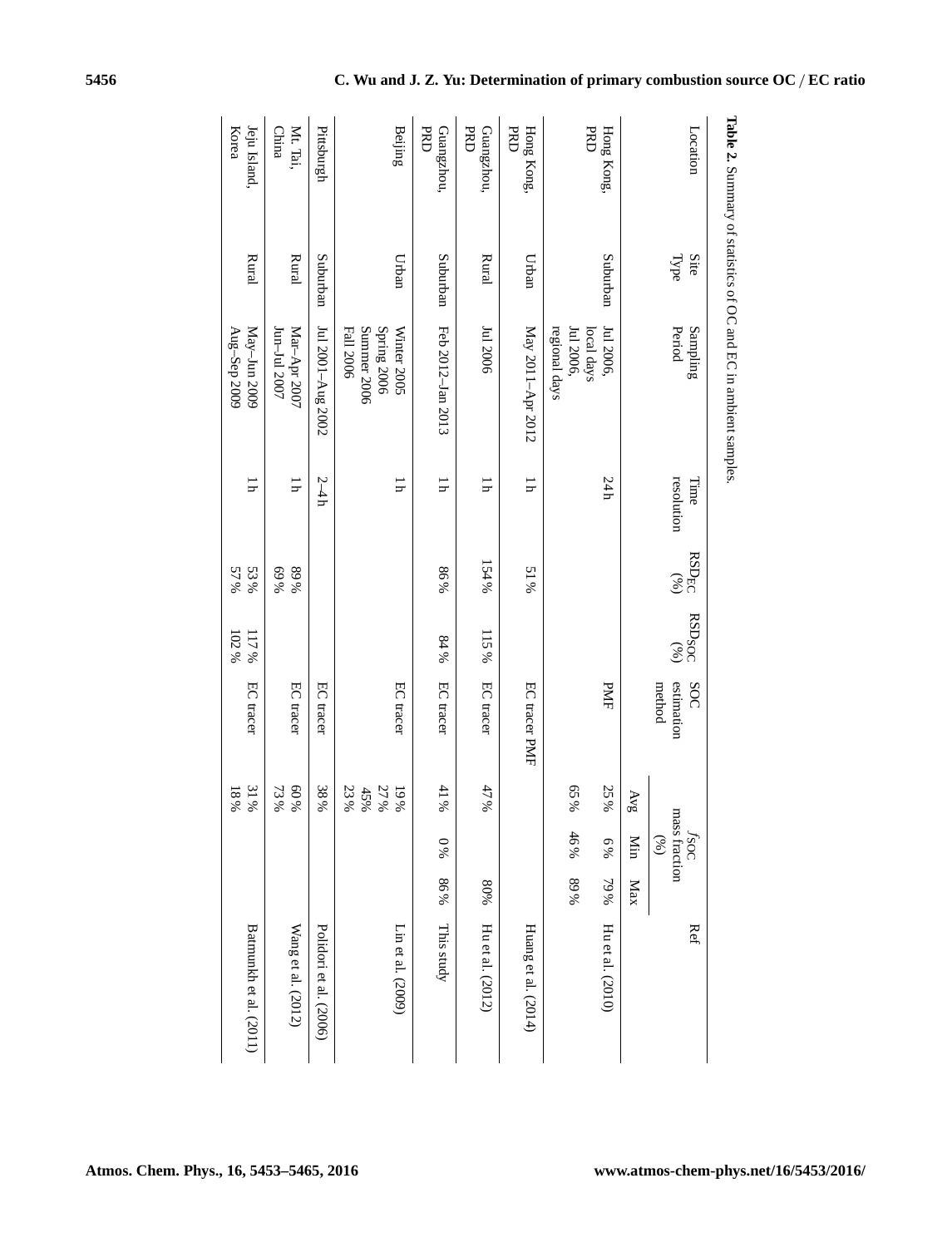

**Figure 1.** Illustration of the minimum R squared method (MRS) to determine  $OC/EC<sub>pri</sub>$  using 1 year of hourly OC and EC measurements at a suburban site in the Pearl River Delta, China. The red curve shows the correlation coefficient  $(R^2)$  between SOC and EC as a function of assumed  $OC/EC_{pri}$ . The shaded area in tan represents the frequency distribution of the OC / EC ratio for the entire OC and EC data set. The green dashed curve is the cumulative frequency curve of OC/ EC ratio.

ambient measurements. The key information utilized in the EC tracer method is the correlation between EC and POC as well as the irrelevance between EC and SOC. The time series information is not needed in EC tracer method, making pseudorandom number generator a good fit for the evaluation purpose.

The procedure of data generation for the single emission source scenario is illustrated in Fig. 2 and implemented by scripts written in Igor Pro. EC is first generated with the following parameters specified: sample size (n), average and relative standard deviation (RSD%) of the whole data set (see Supplement). The EC data set statistically follows a lognormal distribution, while the sequence of each data point is randomly assigned. POC is then calculated by multiplying EC by  $(OC/EC)_{pri}$  (Eq. 1). For simplicity,  $(OC/EC)_{pri}$  is set to be a single value, while an analysis incorporating randomly generated log-normally distributed  $(OC/EC)_{pri}$  values can be found in the Supplement, and a brief summary is given in Sect. 2.2. SOC data are independently generated in a similar way to that for EC. The sum of POC and SOC then yields the synthesized OC. OC and EC data generated in this way are used to calculate SOC by different implementations of the EC tracer method. The bias of SOC estimation can then be evaluated by comparing the calculated SOC with the "true" SOC values. Data generation for the scenarios with two primary emission sources is similar to the single source scenario and the steps are illustrated in Fig. S7.

### **2.2 Scenario study**

Three scenarios are considered. Scenario 1 (S1) considers one single primary emission source. Scenario 2 (S2) considers two correlated primary emission sources, i.e., two sets of EC, POC, and each source has a single but different  $(OC/EC)_{pri}$  value. An example of S2 is combined vehicular emissions from diesel-fuel and gasoline-fuel vehicles. These two sources of vehicular emissions have different  $(OC/EC)_{\text{pri}}$ , but often share a similar temporal variation pattern, making them well correlated. Scenario 3 (S3) considers two independent primary emission sources and simulates an ambient environment influenced by two independent primary emission sources, e.g. local vehicular emissions (lower  $(OC/EC)_{\text{pri}}$ ) and regional biomass burning (higher  $(OC/EC)_{pri}$ ).

In the following numerical experiments, three  $(OC / EC)_{pri}$  estimation methods are examined and compared, including MRS, OC /  $EC_{10\%}$  and OC /  $EC_{min}$ . As a single point,  $OC/EC_{min}$ , in ambient samples may be subjected to large random uncertainties, thus data with the lowest  $1\%$  OC / EC are adopted instead to derive the  $OC/EC_{min}$ .

#### **2.2.1 Single primary source scenario**

has a significant  $f_{\text{SOC}}$  shifting the ambient OC/EC distri-Both OC /  $EC_{10\%}$  and OC /  $EC_{min}$  methods rely on a subset of ambient OC and EC data to approximate  $(OC/EC)_{\text{pri}}$ . Figure 3 provides a conceptual illustration of the relationships between  $(OC/EC)_{pri}$  and the ambient  $OC/EC$  data, both are described to exhibit a log-normal distribution. As primary emissions move away from sources and aging processes start in the atmosphere, SOC is added to the particle OC fraction, elevating OC / EC above  $(OC / EC)_{pri}$ . This in effect broadens the OC / EC distribution curve and shifts the distribution to the right along the OC / EC axis, and the degree of broadening and shift depends on degree of aging process. The conventional EC tracer method using OC /  $EC_{10\%}$ and OC /  $EC<sub>min</sub>$  assumes that the left tail of ambient OC /  $EC$ distribution is very close to  $(OC/EC)_{pri}$ . This assumption, however, is fortuitous, rather than the norm. Two parameters, the distance between the means of the  $(OC/EC)_{pri}$  and ambient OC / EC distributions and the relative breadth of the two distributions, largely determines the closeness of the approximation of OC /  $EC_{10\%}$  and OC /  $EC_{min}$  to (OC /  $EC_{pri}$ . The distance between the two distributions depends on the fraction of SOC in OC (i.e.,  $f_{\text{SOC}}$ ), while the width of the ambient OC/ EC distribution is closely associated with RSD of SOC ( $RSD<sub>SOC</sub>$ ) and the width of the  $(OC/EC)<sub>pri</sub>$  distribution is reflected in  $\text{RSD}_{\text{POC}}$  and  $\text{RSD}_{\text{EC}}$ . As shown in Fig. 3a, only an appropriate combination of distance of the two distribution means and variances could lead to a close approximation of the  $(OC/EC)_{pri}$  by  $OC/EC_{10}$  % or  $OC/EC_{min}$  (i.e., the left tail of  $OC/EC$  distribution). If the ambient aerosol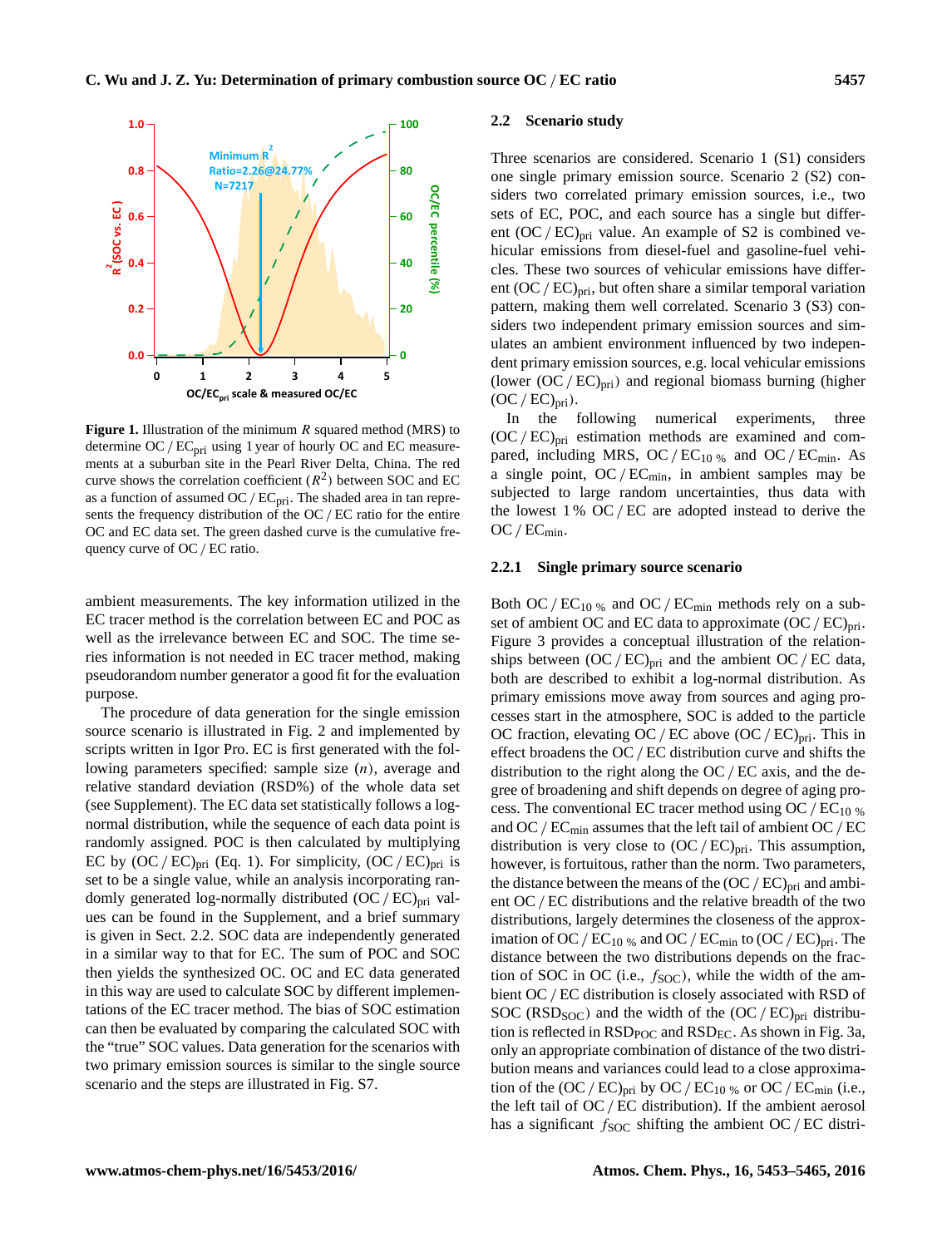

**Figure 2.** Schematic diagram of pseudorandom number generation for the single emission source scenario that assumes  $(OC/EC)_{\text{pri}}$  is a single value. The data series (EC and SOC), generated by Mersenne twister (MT) pseudorandom number generator, statistically follow a log-normal distribution, but the sequence of each data point is randomly assigned.

bution such that its left tail is beyond  $(OC/EC)_{pri}$  (Fig. 3b), then the left tail would overestimate  $(OC/EC)_{\text{pri}}$ . Underestimation of  $(OC/EC)_{pri}$  could also happen in theory as shown in Fig. 3c if the ambient minimum  $OC/EC$  (left tail) is less than the mean of the  $(OC/EC)_{pri}$  distribution (i.e., under conditions of very small  $f_{\text{SOC}}$ ).

The above analysis reveals that  $f_{\text{SOC}}$ , RSD<sub>SOC</sub>, RSD<sub>POC</sub>, and  $RSD<sub>EC</sub>$  are key parameters in influencing the accuracy of SOC estimation. As a result, they are chosen in the subsequent sensitivity tests in probing the SOC estimate bias under conditions of different carbonaceous aerosol compositions.

SOC estimation bias in S1 as a function of  $RSD<sub>SOC</sub>$  and  $RSD<sub>EC</sub>$  is shown in Fig. 4a and b. The SOC estimate by MRS is not affected by the magnitude of  $RSD<sub>EC</sub>$  and  $RSD<sub>SOC</sub>$ , and is in excellent agreement with the true values (Fig. 4). In comparison, SOC by  $OC/EC_{10\%}$  and  $OC/EC_{min}$  is consistently biased lower and the degree of negative bias becomes larger with decreasing RSD<sub>SOC</sub> or RSD<sub>EC</sub>. The  $OC/EC_{10\%}$  method always produces larger negative bias than the  $OC/EC_{min}$  method. At  $RSD<sub>SOC</sub>$  and  $RSD<sub>EC</sub>$  at 50 %, SOC estimate has a  $-14$ % bias by (OC/EC)<sub>min</sub> and a  $-45\%$  bias by OC/EC<sub>10 %</sub>. These results confirm the hypothesis illustrated in the conceptual diagram (Fig. 3) that the validity of using the left tail of  $OC/EC$  distribution depends on the distance of its distribution mean from  $(OC/EC)_{\text{pri}}$  and the distribution breadth. Both OC/EC<sub>10 %</sub> and the  $OC/EC_{min}$  methods underestimate SOC and the degree of underestimation by the OC/ $EC_{10\%}$  method is worse.

For the representation of  $(OC/EC)_{pri}$  in the simulated data as lognormally distributed data, analysis is also performed to evaluate SOC estimation bias as a function of  $RSD_{EC}$ ,  $RSD_{SOC}$ , and  $f_{SOC}$ . Table S2 summarizes the results obtained with adopting most probable ambient conditions (i.e.,  $RSD_{EC}$ : 50-100%,  $f_{SOC}$ : 40-60%). SOC bias by MRS is within 4 % when measurement uncertainty is ignored. In comparison, SOC bias by  $OC / EC<sub>min</sub>$  is more sensitive to assumption of log-normally distributed  $(OC/EC)_{pri}$ than single value  $(OC/EC)_{pri}$ , including the dependency on  $RSD_{EC}$  and  $RSD_{SOC}$  with varied  $f_{SOC}$ .

# **2.2.2 Scenarios assuming two primary sources**

In the real atmosphere, multiple combustion sources impacting a site is normal. We next evaluate the performance of the MRS method in scenarios of two primary sources and arbitrarily dictate that the  $(OC/EC)_{pri}$  of source 1 is lower than source 2. By varying  $f_{EC1}$  (proportion of source 1 EC to total EC) from test to test, the effect of different mixing ratios of the two sources can be examined. Common configurations in S2 and S3 include the following:  $EC_{total} = 2 \pm 0.4 \,\mu gC \,\text{m}^{-3}$ ;  $f_{EC1}$  varies from 0 to 100%; ratio of the two OC /  $EC_{pri}$  values ( $\gamma$  pri) vary in the range of 2–8.

2 the effect of different mixing ratios of two sources can In Scenario 2 (i.e., two correlated primary sources), three factors are examined, including  $f_{\text{EC1}}$ ,  $\gamma$  pri and  $f_{\text{SOC}}$ , to probe their effects on SOC estimation. By varying  $f_{EC1}$ , be examined, as  $f_{EC1}$  is expected to vary within the same ambient data set as a result of spatiotemporal dynamics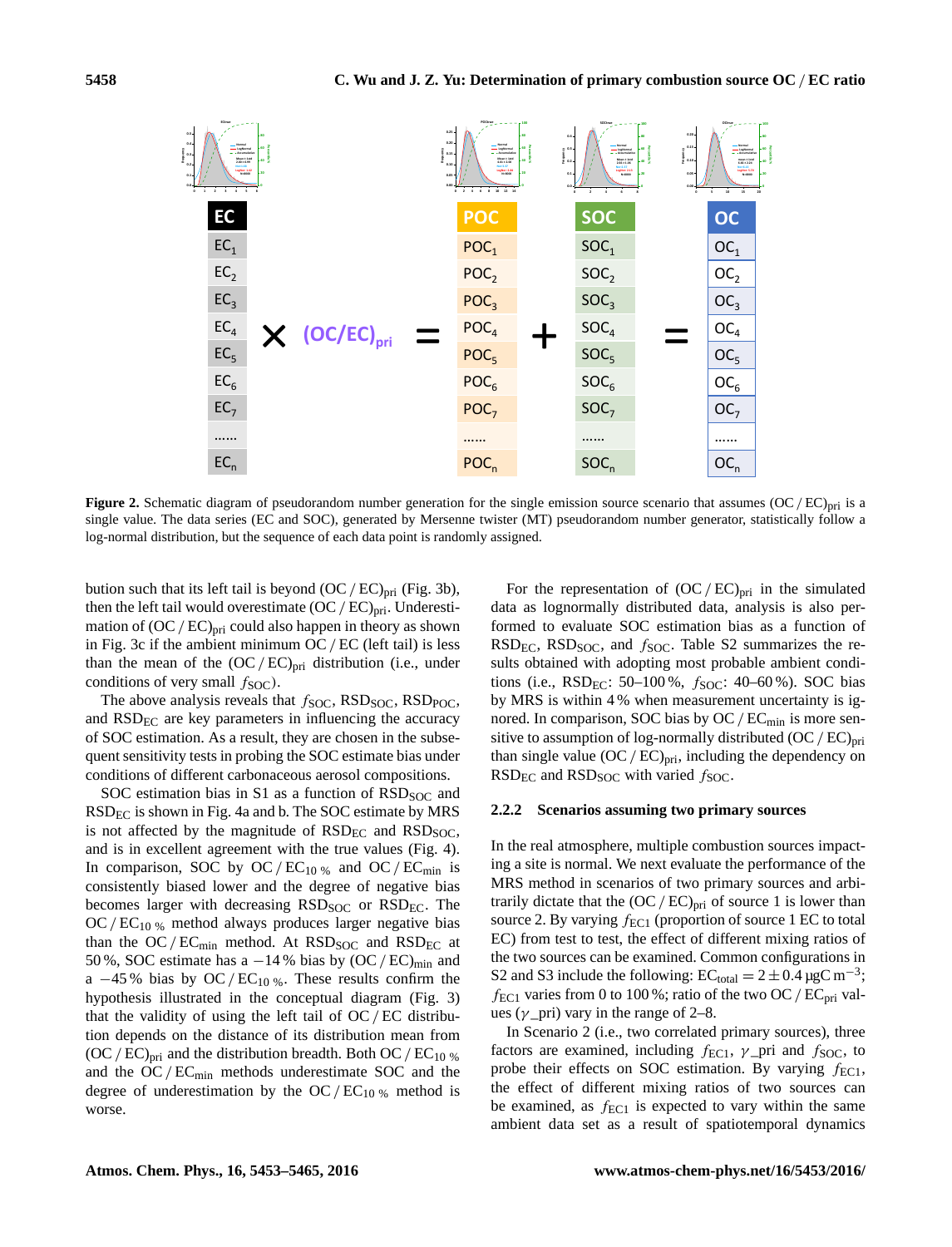

 are assumed to be log-normally distributed. **(a)** Ambient minimum (left tail) is equal to the peak of (OC/ EC)pri. **(b)** Ambient minimum **Figure 3.** Conceptual diagram illustrating three scenarios of the relationship between  $(OC/EC)_{\text{pri}}$  and ambient  $OC/EC$  measurements. Both OC/EC (left tail) is larger than the mean of  $(OC/EC)_{pri}$ . (c) Ambient minimum OC/EC (left tail) is less than the peak of  $(OC/EC)_{pri}$ .



**Figure 4.** Bias of SOC determination as a function of **(a)**  $RSD_{EC}$ ; **(b)** RSD<sub>SOC</sub>. Different representation of  $(OC/EC)_{pri}$  include MRS, OC/EC<sub>min</sub> and OC/EC<sub>10 %</sub>. Fixed input parameters:  $n = 8000$ ,  $EC = 2 \pm 1 \,\mu gC \,\text{m}^{-3}$ ,  $\overline{OC}/\overline{EC}$ <sub>pri</sub> = 0.5,  $\overline{POC} = 1 \pm \frac{1}{2}$ 0.5 μgC m<sup>-3</sup>,  $f_{SOC}$  = 40 %, and SOC = 0.67 ± 0.34 μgC m<sup>-3</sup>.

of air masses. MRS reports unbiased SOC, irrespective of different  $f_{EC1}$  and  $f_{SOC}$  or  $\gamma$ -pri (Fig. 5). In comparison, SOC by OC/ $EC_{10\%}$  and OC/ $EC_{\text{min}}$  are underestimated. The degree of underestimation depends on  $f_{\text{SOC}}$ , e.g., −12 % at  $f_{\text{SOC}}$  = 25 % versus −20 % at  $f_{\text{SOC}}$  = 40 % in the  $OC/EC<sub>min</sub>$  method while the magnitude of underestimation has a very weak dependence on  $f_{\text{SOC}}$  in the OC/EC<sub>10 %</sub> method, staying around  $-40\%$  as  $f_{SOC}$  is doubled from 20 to 40%. The degree of SOC bias by OC/ $EC_{10\%}$  and OC/EC<sub>min</sub> are independent of  $f_{EC1}$  and  $\gamma$ <sub>prin</sub> as SOC bias is associated with  $\text{RSD}_{\text{EC}}$ ,  $\text{RSD}_{\text{SOC}}$  and  $f_{\text{SOC}}$ . Since two primary sources are well correlated,  $RSD_{EC}$  is equivalent between the two sources. As a result, the overall  $RSD<sub>EC</sub>$  is constant when  $f_{EC1}$  and  $\gamma$  pri vary, and the SOC bias is independent of  $f_{EC1}$  and  $\gamma$  pri.

In summary, in scenarios of two well-correlated primary combustion sources, MRS always produces unbiased SOC estimates while  $OC/EC_{min}$  and  $OC/EC_{10\%}$  consistently underestimate SOC, with OC /  $EC_{10\%}$  producing larger negative bias.

As for Scenario 3 in which two independent primary sources co-exist, SOC estimates by MRS could be biased and the degree and direction of bias depends on  $f_{EC1}$ . Figure 6a shows the variation of SOC bias with  $f_{EC1}$  when  $f_{SOC}$  is fixed at 40 %. The variation of SOC bias by MRS with  $f_{\text{EC1}}$ follows a pseudo-sine curve, exhibiting negative bias when  $f_{EC1}$  < 50 % (i.e., EC is dominated by source 2, the higher  $(OC / EC)_{\text{pri}}$  source) and positive bias when  $f_{\text{EC1}} > 50\%$  and the range of bias are confined to  $-20$  to  $-40\%$  under the condition of  $f_{\text{SOC}} = 40\%$ . In comparison, the OC/EC<sub>min</sub> and OC /  $EC_{10\%}$  methods again consistently underestimate SOC by more than  $-50\%$ , with the bias worsened in the OC /  $EC_{10\%}$  method.

The bias variation range becomes narrower with increasing  $f_{\text{SOC}}$  in the MRS method, as shown by the boxplots for four  $f_{\text{SOC}}$  conditions (20, 40, 60, and 80%) in Fig. 6b. The MRS-derived SOC bias range is reduced from −20 to +40 % at  $f_{\text{SOC}} = 40\%$  to  $-10$  to  $+20\%$  at  $f_{\text{SOC}} = 60\%$ , further to  $-6$  to  $+10\%$  at  $f_{SOC} = 80\%$ . In the other two methods, the SOC bias does not improve with increasing  $f_{\text{SOC}}$ . Dependence of the SOC estimation bias on  $\gamma$  pri is examined in Fig. 6c showing the higher  $\gamma$  pri induces a higher amplitude of the SOC bias. If OC is dominated by SOC (e.g.,  $f_{\text{SOC}} = 80\%$ ), SOC bias by MRS is within 10%.

A variant of MRS implementation (denoted as MRS') is examined, with the important difference that  $EC_1$  and  $EC_2$ , attributed to source 1 and source 2, respectively, are used as inputs instead of total EC. With the knowledge of EC breakdown between the two primary sources,  $(OC/EC)_{pri1}$ can be determined by MRS from  $EC_1$  and  $OC_{total}$ . Similarly  $(OC/EC)_{pri2}$  can be calculated by MRS from  $EC_2$  and  $OC<sub>total</sub>$ . SOC is then calculated with the following equation:

$$
SOC = OC_{\text{total}} - (OC/EC)_{\text{pri1}} \times EC_1
$$

$$
- (OC/EC)_{\text{pri2}} \times EC_2.
$$
 (6)

carbonaceous compositions (Fig. 6). However, we note that MRS<sup>'</sup> produces unbiased SOC, irrespective of the different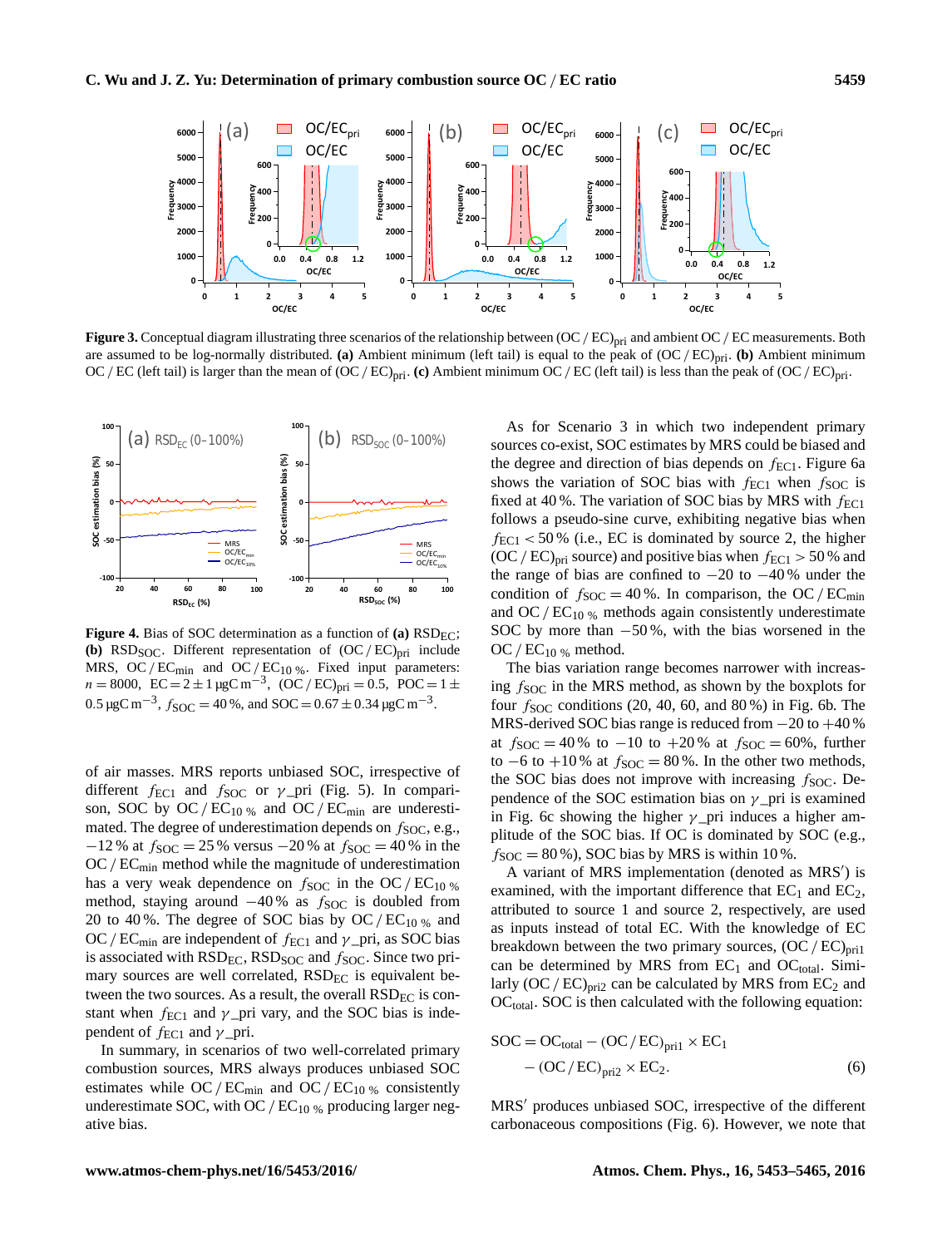

as an example. **(b)** Range of SOC bias shown in boxplots for four  $f_{SOC}$  conditions (20, 25, 30 and 40 %). **(c)** Range of SOC bias shown is an example. **(b)** Range of SOC bias shown in boxplots for four  $f_{SOC}$  condition Figure 5. SOC bias in Scenario 2 (two correlated primary emission sources of different (OC/EC)<sub>pri</sub>) as estimated by four different EC tracer methods denoted in red, blue and yellow. **(a)** SOC bias as a function of  $f_{\text{EC1}}$ . Results shown here are calculated using  $f_{\text{SOC}} = 40\%$ in boxplots for four  $\gamma$  pri conditions (2, 4, 6 and 8). The symbols in the boxplots are empty circles for average, the line inside the box for median, the box boundaries representing the 75th and the 25th percentile, and the whiskers representing the 95th and 5th percentile.



**Figure 6.** SOC bias in Scenario 3 (two independent primary emission sources of different (OC/EC)<sub>pri</sub>) as estimated by four different EC tracer methods denoted in red, purple, yellow and blue. MRS' differs from MRS in that  $EC_1$  and  $EC_2$  instead of total EC are used as inputs. (a) SOC bias as a function of  $f_{\text{EC1}}$ . Results shown here are calculated using  $f_{\text{SOC}} = 40\%$  and  $\gamma_{\text{err}} = 4$  as an example. (b) Range of SOC bias shown in boxplots for four fSOC conditions (20, 40, 60 and 80 %). **(c)** Range of SOC bias shown in boxplots for four γ \_pri conditions (2, 4, 6 and 8). The symbols in the boxplots are empty circles as average, the line inside the box as median, upper and lower boundaries of the box representing the 75th and the 25th percentile, and the whiskers above and below each box representing the 95th and 5th percentile.

there is a great challenge in meeting the data needs of MRS<sup>'</sup> as  $EC_1$  and  $EC_2$  are not available.

In scenario 3, the simulation results imply that three factors are associated with the SOC bias by MRS, including:  $f_{\text{EC1}}$ ,  $\gamma$  pri and  $f_{\text{SOC}}$ . The first factor controls whether SOC bias by MRS is positive or negative. The latter two affect the degree of SOC bias. For high  $f<sub>SOC</sub>$  conditions, the bias could be acceptable. If  $EC_1$  and  $EC_2$  can be differentiated for calculating individual  $(OC/EC)_{pri}$  of each source, unbiased SOC estimation is achievable regardless of what values  $f_{EC1}$ ,  $\gamma$  \_pri and  $f_{\text{SOC}}$  take.

## **2.3 Impact of measurement uncertainty**

In the preceding numerical analysis, the simulated EC and OC are not assigned any measurement uncertainty; however, in reality, every EC and OC measurement is associated with a certain degree of measurement uncertainty. We next examine the influence of OC and EC measurement uncertainty on SOC estimation accuracy by different EC tracer methods. Two uncertainty types are tested, i.e., constant relative uncertainty (Case A); constant absolute uncertainty (Case B). This section mainly focuses on sensitivity tests assuming different degrees of Case A uncertainties. Results assuming Case B uncertainties are discussed in the next section. The uncertainties are assumed to follow a uniform distribution and generated separately by MT. It is also assumed that the uncertainty ( $\epsilon_{EC}$  or  $\epsilon_{OC}$ ) is proportional to the concentration of EC and OC through the multiplier  $\gamma_{\text{unc}}$  (i.e., relative measurement uncertainty).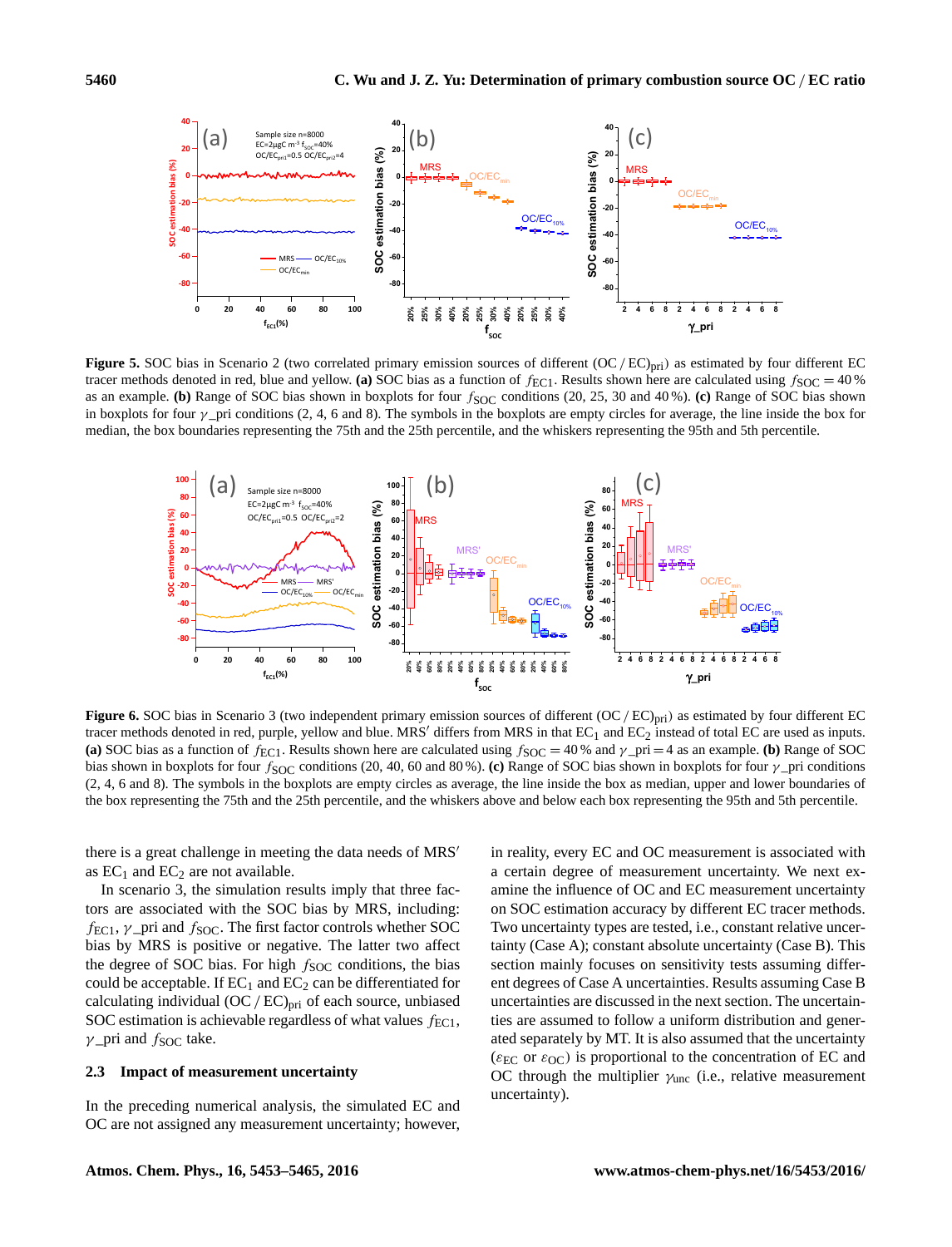

approaches of estimating  $(OC/EC)_{pri}$ , including ratio of averages (ROA), minimum R squared (MRS),  $OC/EC_{10\%}$ , and  $OC/EC_{min}$ . **Figure 7.** Bias of SOC determination as a function of relative measurement uncertainty ( $\gamma_{\text{unc}}$ ) and SOC/OC ratio ( $f_{\text{SOC}}$ ) by different Fixed input parameters:  $n = 8000$ ,  $\text{EC} = 2 \pm 1 \,\mu\text{g}$ C m<sup>-3</sup>,  $(\text{OC}/\text{EC})$ <sub>pri</sub> = 0.5. Variable input parameters: **(a)**  $f_{\text{SOC}} = 20\%$ ,  $\text{SOC} = 0.25 \pm 10^{-3}$  $0.13 \mu$ gC m<sup>-3</sup>, **(b)**  $f_{SOC} = 40 \%$ , SOC = 0.67 ± 0.33 μgC m<sup>-3</sup>, **(c)**  $f_{SOC} = 60 \%$ , SOC = 1.5 ± 0.75 μgC m<sup>-3</sup>, and **(d)**  $f_{SOC} = 80 \%$ ,  $SOC = 4 \pm 2 \mu gC m$ <sup>-3</sup> .

$$
-\gamma_{\rm unc}EC \le \varepsilon_{\rm EC} \le \gamma_{\rm unc}EC\tag{7}
$$

$$
-\gamma_{\rm unc}OC \le \varepsilon_{\rm OC} \le \gamma_{\rm unc}OC \tag{8}
$$

In order to compare the estimated SOC with simulated SOC with  $\varepsilon_{\text{SOC}}$ , the measurement uncertainties of POC and SOC are then back-calculated following the uncertainty propagation formula and assuming the same relative measurement uncertainty for POC and SOC (Harris, 2010)

$$
\gamma'_{\rm unc} = \gamma_{\rm unc} \sqrt{\frac{OC^2}{POC^2 + SOC^2}}
$$
\n(9)

$$
-\gamma'_{\text{unc}} \text{POC} \le \varepsilon_{\text{POC}} \le \gamma'_{\text{unc}} \text{POC} \tag{10}
$$

$$
-\gamma'_{\text{unc}}\text{SOC} \le \varepsilon_{\text{SOC}} \le \gamma'_{\text{unc}}\text{SOC}.\tag{11}
$$

The simulated EC, POC and SOC with measurement uncertainties (abbreviated as ECsimulated, POCsimulated and SOCsimulated respectively) are determined as

$$
EC_{simulated} = EC_{true} + \varepsilon_{EC}
$$
 (12)

 $\text{POC}_{\text{simulated}} = \text{POC}_{\text{true}} + \varepsilon_{\text{POC}}$  (13)

$$
SOCsimulated = SOCtrue + \varepsilonSOC.
$$
 (14)

Sensitivity tests of SOC estimation as a function of relative measurement uncertainty ( $\gamma_{\text{unc}}$ ) and  $f_{\text{SOC}}$  is performed as shown in Fig. 7 by comparing the estimated SOC with SOC<sub>simulated</sub>. Fixed input parameters include  $n =$ 8000; EC =  $2 \pm 1 \mu gC \text{ m}^{-3}$ ; (OC / EC)<sub>pri</sub> = 0.5. Studies by Chu (2005) and Saylor et al. (2006) suggest that ratio of average POC to average EC (ROA, see Supplement for details) is the best estimator of the expected primary OC / EC ratio because it is mathematically equivalent to the true regression slope when the data contain no intercept. ROA is confirmed as the best representation of  $(OC/EC)_{pri}$  for SOC estimation, which shows no bias towards  $\gamma_{\text{unc}}$  or  $f_{\text{SOC}}$  change. MRS overestimates SOC and the positive bias increases with  $\gamma_{\text{unc}}$  while decreasing with  $f_{\text{SOC}}$  (Fig. 7). The SOC estimates by  $OC/EC_{min}$  and  $OC/EC_{10\%}$  exhibit larger bias than those by MRS. For example, as shown in Fig. 7a,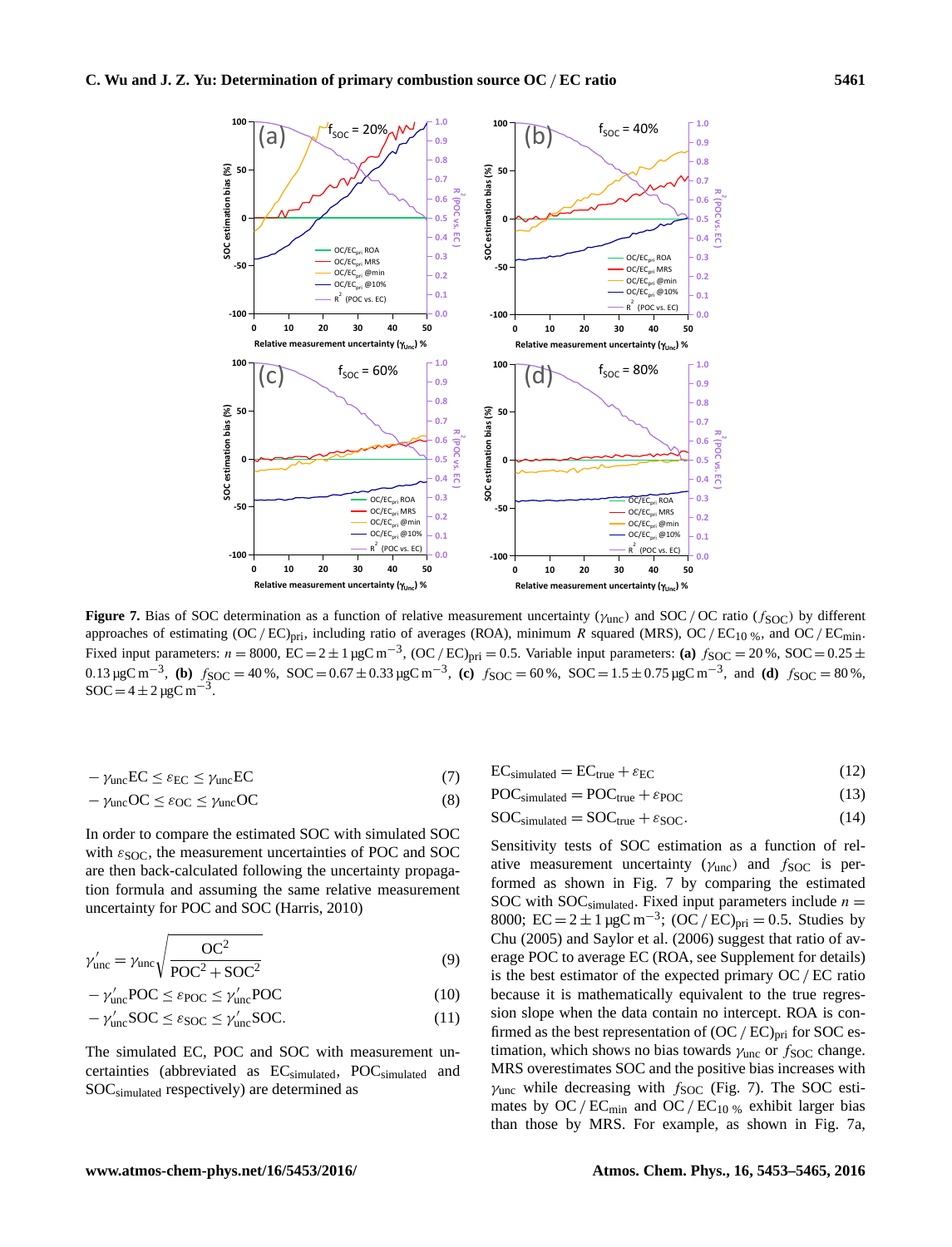when  $f_{\text{SOC}} = 20\%$  and  $\gamma_{\text{unc}} = 10\%$ , the bias of SOC by MRS, OC/ $EC_{10\%}$  and OC/ $EC_{\text{min}}$  is 8, -28 and 36%, respectively. With increasing  $f_{SOC}$ , the bias of SOC by OC /  $EC_{\text{min}}$  decreases while the bias of SOC by OC /  $EC_{10\%}$ increases when  $\gamma_{\text{unc}} = 10{\text -}20\%$ . MRS always demonstrates the best performance in SOC determination amongst the three  $(OC/EC)_{pri}$  estimation methods. When  $\gamma_{unc}$  could be controlled within 20 %, the SOC bias by MRS does not exceed 23 % when  $f_{\text{SOC}} = 20$  % (Fig. 7a). If the  $f_{\text{SOC}}$  ratio falls in the range of 60–80 % and  $\gamma_{\text{unc}}$  is  $<$  20 %, the OC / EC<sub>min</sub> has a similar performance as MRS, but SOC by OC /  $EC_{10\%}$ still shows a large bias ( $\sim$  41 %) (Fig. 7c and d).

Sensitivity studies of SOC estimation as a function of  $\gamma_{\text{unc}}$ and  $(OC/EC)_{pri}$  are performed and the results are shown in Fig. S8. In all the three  $(OC/EC)_{pri}$  representations, SOC estimates are sensitive to  $\gamma_{\text{unc}}$  but insensitive to the magnitude of  $(OC / EC)_{pri}$ . In the single primary source scenario (S1), it is proved that the performance of MRS regarding SOC estimation is mainly affected by  $\gamma_{\text{unc}}$  and to a lesser degree by  $f_{\text{SOC}}$ . Other variables such as  $(\text{OC}/\text{EC})_{\text{pri}}$  and EC concentration do not affect the accuracy of SOC estimation.

## **2.4 Impact of sample size**

MRS relies on correlations of input variables and it is expected that MRS performance is sensitive to the sample size of input data set. This section examines the sensitivity on sample size by the three  $(OC/EC)_{pri}$  representations and aims to provide suggestions for an appropriate sample size when applying MRS on ambient OCEC data. Sample sizes ranging from 20 to 8000 are tested and for each sample size 500 repeat runs are conducted to obtain statistically significant results. Both Case A (i.e., a constant relative uncertainty of 10 %) and Case B (i.e., a constant absolute uncertainty of  $\pm 0.2 \mu g C m^{-3}$  for both OC and EC) are considered. The measurement uncertainties in case B are generated separately by MT following a uniform distribution within the range of  $\pm 0.2 \,\mu$ gC m<sup>-3</sup>. The measurement uncertainties of POC and SOC are then back-calculated following the uncertainty propagation formula (Harris, 2010) and assuming the ratio of  $\varepsilon_{\text{POC}}$  /  $\varepsilon_{\text{SOC}}$  is the same as POC / SOC ratio (controlled by  $f_{\text{SOC}}$ ).

The mean SOC bias by MRS is very small  $(< 3\%$ ) for all sample sizes while the standard deviation of SOC bias decreases with sample size (Fig. 8). The standard deviation of SOC bias is  $\sim \pm 30$ % at the lowest test sample size (*n* = 20), and decreases to less than  $\pm 15$ % at  $n = 60$  (the sample size of 1-year sampling from an every-6-day sampling program) and to less than  $\pm 10\%$  at  $n = 200$ . Similar patterns are observed between Case A (Fig. 8a) and Case B (Fig. 8b) for MRS and OC/ $EC_{10}$ %. For OC/ $EC_{\text{min}}$ , a larger bias is observed in Case B than Case A for all sample sizes, as SOC bias by  $OC / EC<sub>min</sub>$  is more sensitive to measurement uncertainty in the range of 0–10 % as shown in Fig. 7b. The standard deviation of SOC bias by OC /  $EC<sub>min</sub>$  and OC /  $EC<sub>10</sub>$  %



**Figure 8.** SOC estimation bias as a function of sample size by different approaches of estimating  $(OC/EC)_{pri}$ , including minimum R squared (MRS), OC /  $EC_{10\%}$ , and OC /  $EC_{\text{min}}$ , **(a)** assuming a fixed relative measurement uncertainty of 10 % for OC and EC; **(b)** assuming a fixed absolute measurement uncertainty for OC and EC  $(0.2 \mu g m^{-3})$ . For each sample size, 500 repeat runs were conducted. The empty circles represent mean of 500 repeat runs, the whiskers represent 1 standard deviation. Parameters used for testing: repeat runs = 500,  $n = 20-8000$ , EC =  $8 \pm$  $4 \mu g C m^{-3}$ , (OC / EC)<sub>pri</sub> = 0.5, POC =  $4 \pm 2 \mu g C m^{-3}$ ,  $f_{SOC}$  = 40 %, and SOC =  $2.67 \pm 1.33 \,\mu$ gC m<sup>-3</sup>.

both decrease with sample size as shown in Fig. 8. The mean SOC bias of OC /  $EC_{min}$  decrease with increased sample size while OC /  $EC_{10\%}$  is insensitive to sample size. The sample size dependency of all three  $(OC/EC)_{pri}$  representations is not sensitive to  $f_{SOC}$  as shown in Fig. S16. Other scenarios considering  $(OC/EC)_{pri}$  with a distribution and different  $f<sub>SOC</sub>$  are discussed in the Supplement.

#### **2.5 Impact of sampling time resolution**

Besides hourly measurements of OC and EC by online aerosol carbon analyzers, the MRS method could also be applied to offline measurements of OC and EC based on filters collected over longer durations (i.e., 24 h), which are more readily available around the world. To explore the impact of sampling duration (e.g., hourly vs. daily), we here use 1-year hourly data at the suburban site of Guangzhou to average them into longer intervals of 2–24 h. The 24 h averaged samples yield a  $(OC/EC)_{pri}$  of 2.53, 12% higher than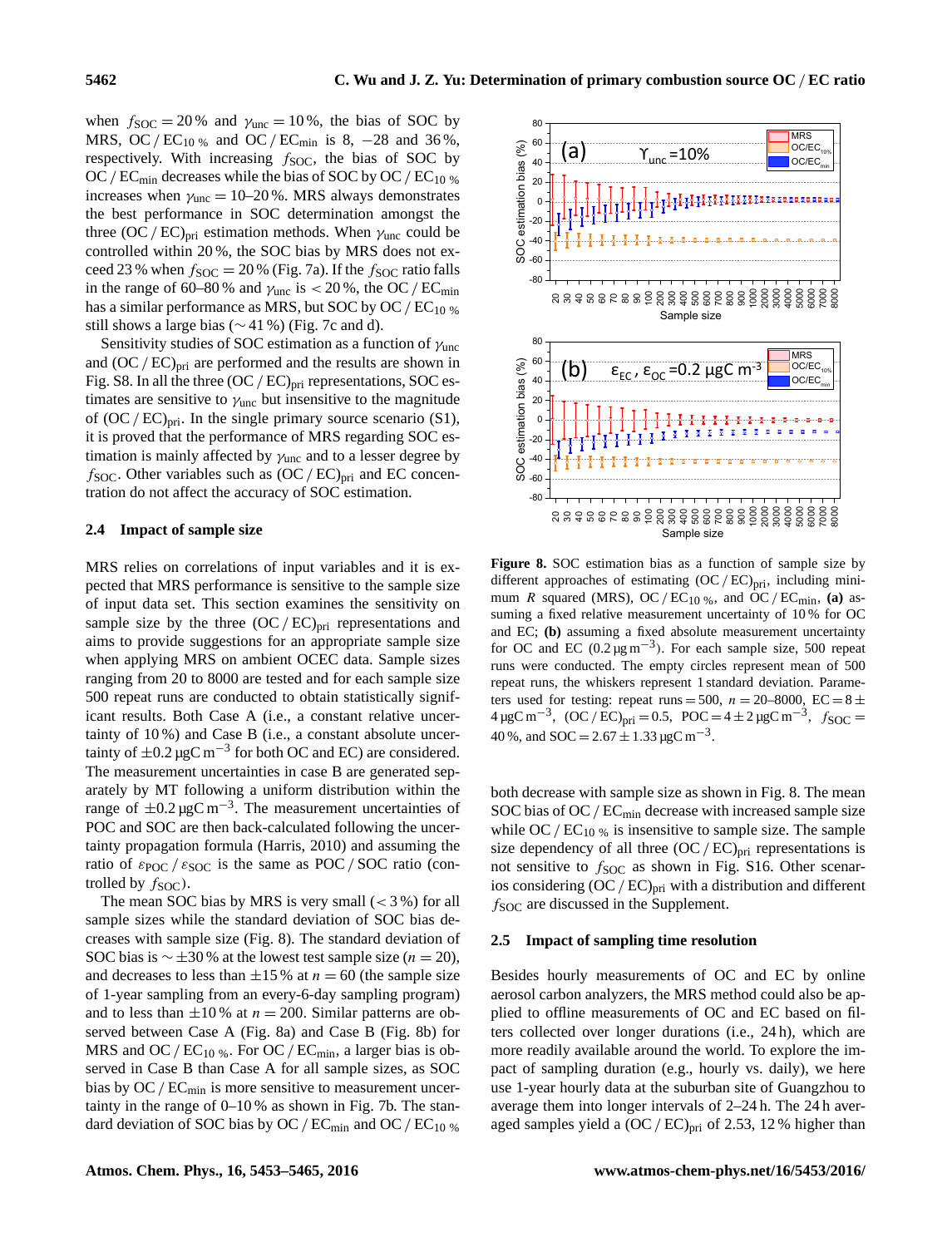|                 | Tested parameter   | SOC bias      |                  |                 |                  |
|-----------------|--------------------|---------------|------------------|-----------------|------------------|
|                 |                    | $MRS^b$       | MRS <sup>2</sup> | $OC/EC_{min}$   | $OC/EC_{10\%}$   |
| Scenario 1      | RSD <sub>FC</sub>  | $\pm 4\%$     |                  | $-13$ to $-7\%$ | $-43$ to $-36\%$ |
| Single source   | RSD <sub>SOC</sub> | $\pm 4\%$     |                  | $-11$ to $-4\%$ | $-42$ to $-22\%$ |
|                 | $\gamma$ unc       | $+10\%$       |                  | $-12$ to 20 %   | $-43$ to $-32\%$ |
| Scenario 2      | $f_{\rm EC1}$      | $\pm 4\%$     |                  | $-20%$          | $-40%$           |
| Two correlated  | $\nu$ _pri         | $\pm 4\%$     |                  | $-20%$          | $-40%$           |
| sources         | $f_{\rm SOC}$      | $\pm 4\%$     |                  | $-20%$          | $-40%$           |
| Scenario 3      | $f_{\rm EC1}$      | $-20$ to 40 % | $\pm 10\%$       | $-50%$          | $-60%$           |
| Two independent | $\gamma$ _pri      | $-20$ to 40 % | $\pm 10\%$       | $-50%$          | $-60%$           |
| sources         | $f_{\rm SOC}$      | $-20$ to 40 % | $\pm 10\%$       | $-50%$          | $-60%$           |

Table 3. Summary of numerical study results under different scenarios<sup>a</sup>.

<sup>a</sup> Results shown here are obtained assuming the following ambient conditions: RSD<sub>EC</sub> 50-100%;  $f_{\text{SOC}}$  40-60%;  $\gamma_{\text{unc}}$  20%; <sup>b</sup> "+" represents SOC overestimation and "−" represents underestimation; <sup>c</sup> MRS': in S3, EC1 and EC2 are used for SOC calculation.

the  $(OC / EC)_{pri}$  derived from hourly data (2.26). This comes as a result of that OC / EC distributions are narrowed when the averaging interval lengthens (Fig. 9), leading to elevation of the MRS-derived  $(OC / EC)_{pri}$ . As many PM<sub>2.5</sub> speciation networks adopt a sampling schedule of one 24 h sample every 6 days, we further extract the every-6-day samples to do the MRS calculation. The 1-year data yield six subsets of daily samples, corresponding to six possible schedules of sampling days with the every-6-day sampling frequency. The MRS calculation produces the OC /  $EC_{pri}$  in the range of 2.37–2.75 (5–22 % higher than the OC /  $EC_{pri}$  from the hourly data). This example illustrates that if 24 h sample ECOC data are used, SOC would be biased slightly lower in comparison with those derived from the hourly data.

# **3 Caveats of the MRS method in its applications to ambient data**

Table 3 summarizes the performance in terms of SOC estimation bias by the different implementations of the EC tracer method, assuming typical variation characteristics for ambient ECOC data. When employing the EC tracer method on ambient samples, it is clear that MRS is preferred since it can provide more accurate SOC estimation.

If the sampling site is dominated by a single primary source (similar to Scenario 1), MRS can perform much better than the traditional OC / EC percentile and minimum approaches. Two issues should be paid attention to when applying MRS: (1) MRS relies on the independence of EC and SOC. This assumption could be invalid if a fraction of SOC is formed from semi-volatile POC (here referred as  $SOC_{sVP}$ ) (Robinson et al., 2007). Since POC is well correlated with EC, this  $SOC<sub>svP</sub>$  would be attributed to POC by MRS, causing SOC underestimation. The interference of  $SOC<sub>svP</sub>$  will be discussed in a separate paper. (2)  $OC_{\text{non-comb}}$  will be at-



Figure 9. OC / EC distributions assuming different average intervals from 2 to 24 h and the corresponding MRS-derived OC /  $EC_{\text{pri}}$ . The bottom  $x$  axis represents averaging interval (e.g. 1 h is the original data time resolution, 2 h referring average 1 h data into 2 h interval data, etc.). The top  $x$  axis represents the number of data point corresponding to the respective data averaging interval. Distributions of OC/ EC ratio at various averaging intervals are shown as box plots (empty circles: average, the line inside the box: median, the box boundaries: 75th and the 25th percentile, and the whiskers: 95th and 5th percentile). The red dots represent calculated (OC / EC)<sub>pri</sub> by MRS.

tributed to SOC if only EC is used as a tracer. If  $OC_{\text{non-comb}}$ is small compared to SOC, such approximation is acceptable. Otherwise quantification of its contribution is needed. If a stable tracer for  $OC_{\text{non-comb}}$  is available, determination of OCnon-comb contribution by MRS is possible, since this scenario is mathematically equivalent to S3 (e.g., relabel EC2 to tracer of  $OC_{non-comb}$  and POC to  $OC_{non-comb}$ ).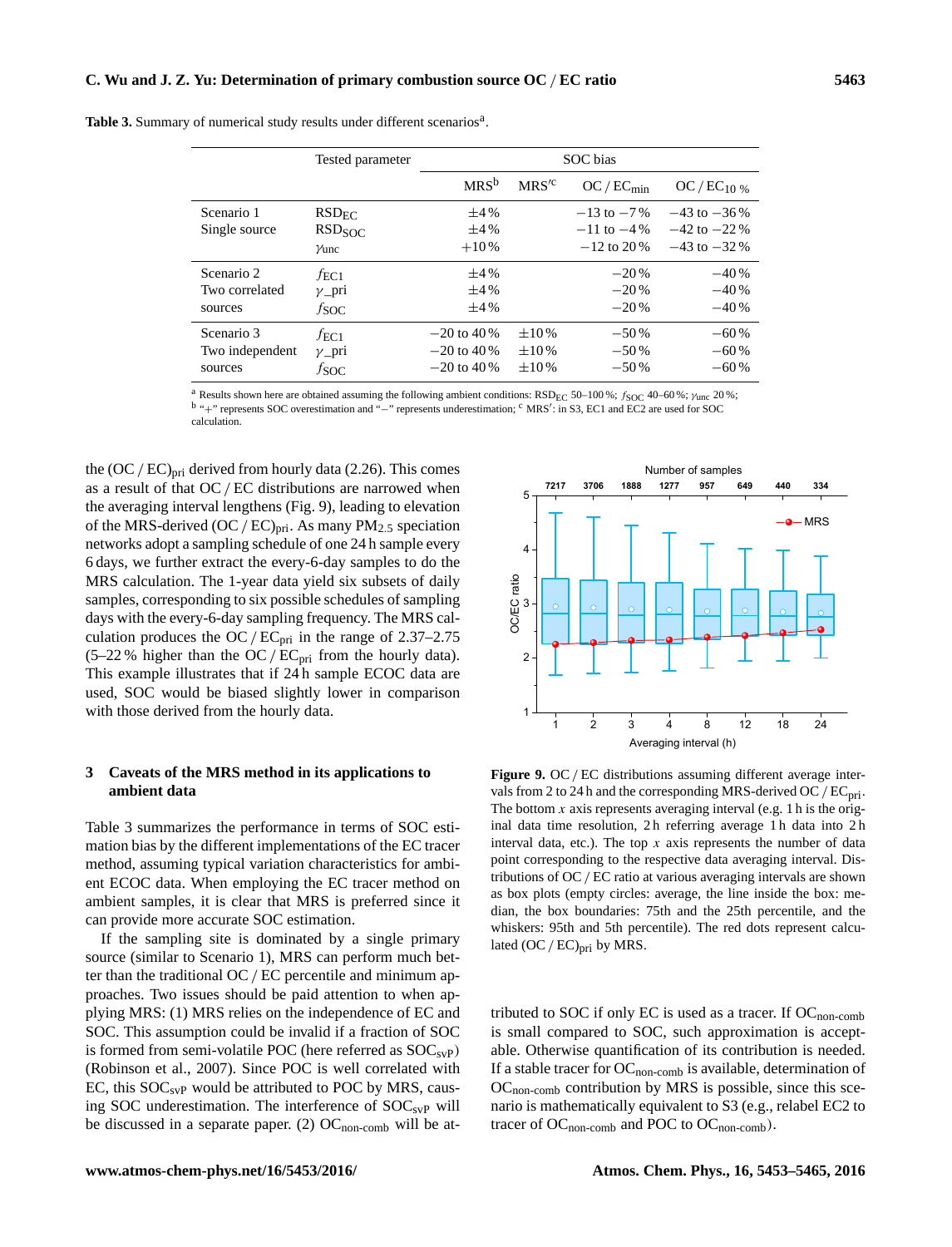If the sampling site is influenced by two correlated primary sources with distinct  $(OC/EC)_{pri}$  (Scenario 2, e.g. urban areas that have vehicular emission from both gasoline and diesel), MRS is still much more reliable than the traditional  $OC/EC$  percentile and minimum approaches. If the sampling site is influenced by two independent primary sources with distinct  $(OC/EC)_{pri}$  (Scenario 3, e.g. vehicular emission and biomass burning), SOC estimation by MRS is better than the other two conventional methods. But it should be noted that possible bias may exist and the magnitude of bias depends on the relative abundance between the two sources. If tracers are available to demarcate the EC contributions by the different primary sources, unbiased SOC estimation is possible by employing these tracers in MRS.

## **4 Conclusions**

In this study, the accuracy of SOC estimation by EC tracer method is evaluated by comparing three  $(OC/EC)_{pri}$  determination approaches using numerically simulated data. The MRS method has a clear quantitative criterion for the  $(OC/EC)_{pri}$  calculation, while the other two commonly used methods, namely minimum OC /  $EC$  (OC /  $EC<sub>min</sub>$ ) and OC/EC percentile (e.g. OC/ $EC_{10\%}$ ), are empirical in nature. Three scenarios are considered in the numerical simulations to evaluate the SOC estimation bias by the different EC tracer methods assuming typical variation characteristics for ambient ECOC data. In the scenarios of a single primary source and two well-correlated primary combustion sources, SOC estimates by MRS are unbiased while  $OC / EC<sub>min</sub>$  and  $OC/EC_{10\%}$  consistently underestimate SOC when measurement uncertainty is neglected. When measurement uncertainty is considered, all three approaches produce biased SOC estimates, with MRS producing the smallest bias. The bias by MRS does not exceed 23 % when measurement uncertainty is within 20% and  $f_{\text{SOC}}$  is not lower than 20%. In the scenario of two independent primary sources, SOC by MRS exhibit bias but still perform better than  $OC/EC_{min}$ and OC /  $EC_{10\%}$ . If EC from each independent source can be differentiated to allow calculation of individual  $(OC/EC)_{pri}$ for each source, unbiased SOC estimation is achievable. Sensitivity tests of OC and EC measurement uncertainty on SOC estimation demonstrate the superior accuracy of MRS over the other two approaches.

Sensitivity tests show that MRS produces mean SOC values with a very small bias for all sample sizes while the precision worsens as the sample size decreases. For a data set with a sample size of 60, SOC bias by MRS is  $2 \pm 15$ %. When the sample is 200, the results by MRS are improved to  $2 \pm 8$ %. It is clear that when employing the EC tracer method to estimate SOC, MRS is preferred over the two conventional methods (OC /  $EC_{10}$  % and OC /  $EC_{min}$ ) since it can provide more accurate SOC estimation. We also evaluated the impact of longer sampling duration on derived  $(OC/EC)_{pri}$  and

found that if 24 h sample ECOC data are used, SOC would be biased slightly lower in comparison with those derived from the hourly data.

# **The Supplement related to this article is available online at [doi:10.5194/acp-16-5453-2016-supplement.](http://dx.doi.org/10.5194/acp-16-5453-2016-supplement)**

*Acknowledgements.* This work is supported by the National Science Foundation of China (21177031), and the Fok Ying Tung Graduate School (NRC06/07.SC01). The authors thank Hong Kong Environmental Protection Department for making available the ECOC data at Tsuen Wan and Dui Wu of Institute of Tropical and Marine Meteorology, China Meteorological Administration for providing logistic support of OC EC measurements in Nancun. The authors are also grateful to Stephen M. Griffith for the helpful comments.

Edited by: A. Sorooshian

## **References**

- Batmunkh, T., Kim, Y. J., Lee, K. Y., Cayetano, M. G., Jung, J. S., Kim, S. Y., Kim, K. C., Lee, S. J., Kim, J. S., Chang, L. S., and An, J. Y.: Time-Resolved Measurements of PM $_2$  5 Carbonaceous Aerosols at Gosan, Korea, J. Air Waste Manage., 61, 1174–1182, 2011.
- Cao, J. J., Lee, S. C., Ho, K. F., Zou, S. C., Fung, K., Li, Y., Watson, J. G., and Chow, J. C.: Spatial and seasonal variations of atmospheric organic carbon and elemental carbon in Pearl River Delta Region, China, Atmos. Environ., 38, 4447–4456, doi[:10.1016/j.atmosenv.2004.05.016,](http://dx.doi.org/10.1016/j.atmosenv.2004.05.016) 2004.
- Castro, L. M., Pio, C. A., Harrison, R. M., and Smith, D. J. T.: Carbonaceous aerosol in urban and rural European atmospheres: estimation of secondary organic carbon concentrations, Atmos. Environ., 33, 2771–2781, 1999.
- Chu, S. H.: Stable estimate of primary OC/ EC ratios in the EC tracer method, Atmos. Environ., 39, 1383–1392, 2005.
- Gray, H. A., Cass, G. R., Huntzicker, J. J., Heyerdahl, E. K., and Rau, J. A.: Characteristics of atmospheric organic and elemental carbon particle concentrations in Los Angeles, Environ. Sci. Technol., 20, 580–589, doi[:10.1021/es00148a006,](http://dx.doi.org/10.1021/es00148a006) 1986.
- Harris, D. C.: Quantitative chemical analysis, 8th Edn., W.H. Freeman and Co., New York, 2010.
- Hu, D., Bian, Q. J., Lau, A. K. H., and Yu, J. Z.: Source apportioning of primary and secondary organic carbon in summer  $PM<sub>2.5</sub>$ in Hong Kong using positive matrix factorization of secondary and primary organic tracer data, J. Geophys. Res.-Atmos., 115, D16204, doi[:10.1029/2009jd012498,](http://dx.doi.org/10.1029/2009jd012498) 2010.
- Hu, W. W., Hu, M., Deng, Z. Q., Xiao, R., Kondo, Y., Takegawa, N., Zhao, Y. J., Guo, S., and Zhang, Y. H.: The characteristics and origins of carbonaceous aerosol at a rural site of PRD in summer of 2006, Atmos. Chem. Phys., 12, 1811–1822, doi[:10.5194/acp-](http://dx.doi.org/10.5194/acp-12-1811-2012)[12-1811-2012,](http://dx.doi.org/10.5194/acp-12-1811-2012) 2012.